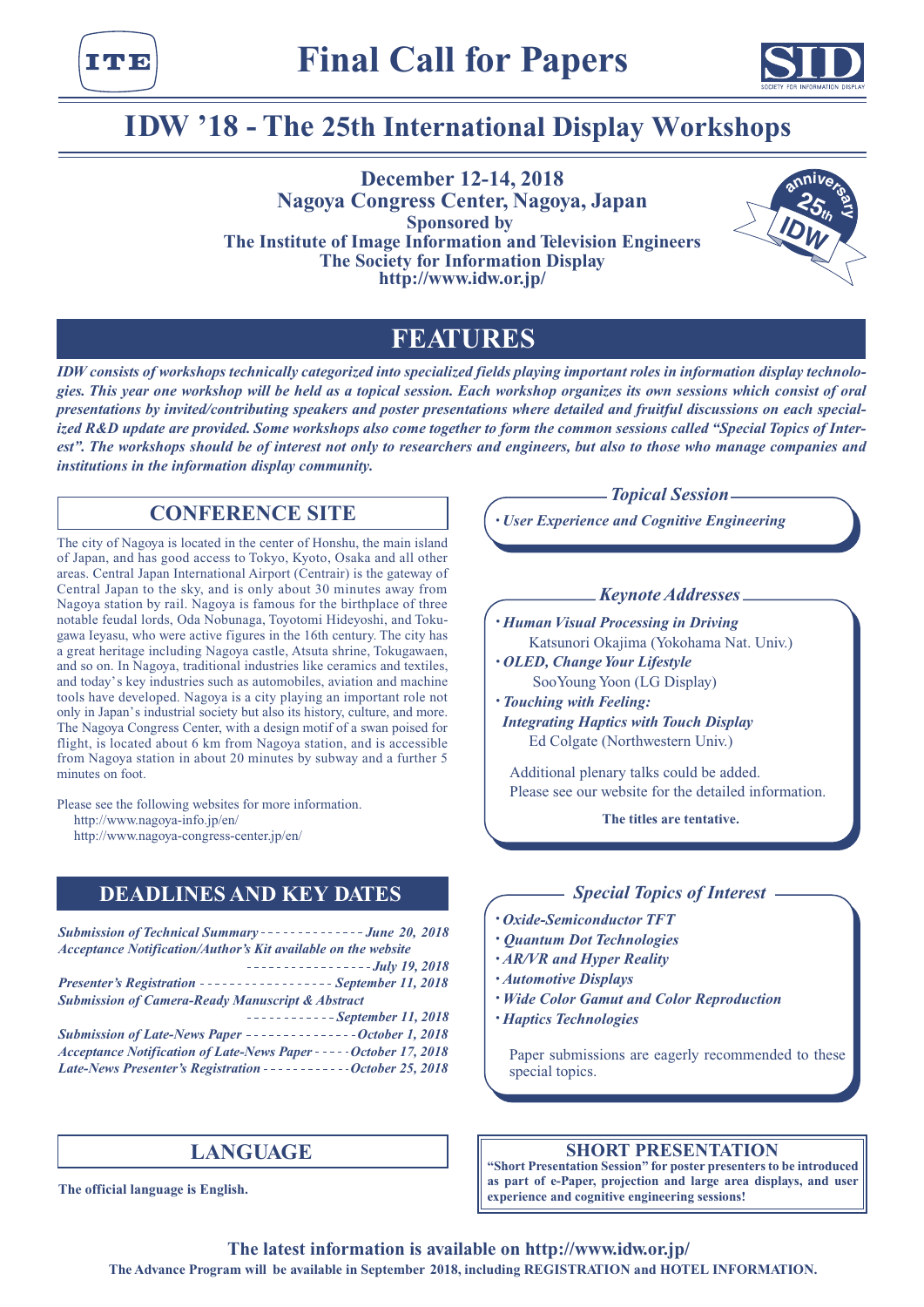# **IDW SCOPE AND OUTLINES**

International Display Workshops (IDW) includes a variety of topics and aspects of display technologies, systems, processes and applications. In particular, this year's IDW will feature the following 6 special topics and 1 topical session, which are extremely timely, as well as 14 general topics. The special topics are these recent hot topics: Oxide-Semiconductor TFT, AR/VR and Hyper Reality, Quantum Dot Technologies, Automotive Displays, Wide Color Gamut and Color Reproduction and Haptics Technologies. The topical session is topic for new technology: User Experience and Cognitive Engineering. The IDW Scope includes a variety of topics of display materials and components, display devices, electronic system, quality evaluation, interactive technologies, manufacturing processes and equipment, and applications listed below. We encourage the submission of original papers on all aspects of research, technical development, measurement systems, driving methods, data management and applications of information displays, and related technologies. We particularly

# **SPECIAL TOPICS OF INTEREST**

## **Oxide-Semiconductor TFT**

**Quantum Dot Technologies**

*Organizing Workshops: AMD, FMC and FLX Facilitator: Mutsumi Kimura (Ryukoku Univ.)*

Recently, research and development on metal-oxide semiconductors have been carried out worldwide. Currently, a-IGZO TFTs have already been mass produced for use in AM-LCDs, and AM-OLEDs. This special topic will cover all aspects of science and technologies for oxide-semiconductor TFTs.

This topic will cover all aspects of science and technologies of Quantum Dot (QD) and Quantum Rod (QR), ranging from materials research, device structure and properties, to device applications, manufacturing and high

encourage submissions on topics of emerging interest in the research and development communities.

- 1) Materials, device physics, illumination instability, degradation, fabrication processes, and production equipment
- 2) Display backplanes for LCD, OLED displays and e-Paper, circuits, and embedded systems
- 3) Flexible devices, transparent electronics, sensors, and other applications

*Organizing Workshops: LCT, FMC, PH, OLED and MEET Facilitator: Toshiaki Ikuta (JNC)*

- 2) Novel Device structure and properties (QDCF, QLED, etc.)
- 3) New Device applications (Lighting, BLU, Display, etc.)
- 4) Device manufacturing processes (Inkjet, Roll to Roll, Photolithogra- phy, etc.)
- 5) High color gamut technology using QD/QR

#### *Scopes* 1) Materials and properties for display or lighting

automobiles, including the following scopes.

*Scopes*

color gamut displays using QD/QR.

## **AR/VR and Hyper Reality**

This topic will cover all aspects of technologies related to display applications closest to the end user such as virtual reality, augmented reality (mixture of VR and the real world), and hyper reality (hyper-realistic systems). Regarding recent development of VR devices, authors of all accepted papers are highly encouraged to present their demo in the I-DEMO session.

topic will cover all aspects of display technologies used in- or outside of

1) OLED/LCD display and projection-display technologies for car interior use

*Organizing Workshops: LCT, FMC, 3D, VHF, PRJ, DES, INP and UXC Facilitator: Yuji Oyamada (Tottori Univ.)*

#### *Scopes*

*Scopes*

- 1) Hardware: sensors, circuits, and displays including light field camera, motion capture, holographic technology, and HMD/HUD
- 2) Software technique: image processing, computer vision, computer graphics, audio-visual processing, and human-computer interaction
- 3) Application: systems for industry, medical, and education 4) The human factor in AR, VR, and hyper-realistic systems
- The significance of visual interface has been increasing in automobiles. This **Automotive Displays** 2) Head-up displays, augmented reality, and intelligent cockpit for auto-*Organizing Workshops: LCT, FMC, OLED, 3D, VHF, PRJ, DES, FLX, INP and UXC Facilitator: Kazumoto Morita (Chuo Univ.)*
	- mobiles
	- 3) Image and information processing for automotive displays 4) Materials/components/device structures suited to automob
	- 4) Materials/components/device structures suited to automobiles 5) Adaptive headlight system, and projection type signals for o 5) Adaptive headlight system, and projection type signals for other road
	- users 6) Vision and human factors for automobiles and other transport systems

*Organizing Workshops: FMC, 3D, VHF, MEET and DES Facilitator: Kenichi Takatori (Huawei Techs. Japan)*

## **Wide Color Gamut and Color Reproduction**

Wide color gamut (WCG) is a fundamental desire. Recent progress in materials, components, displays and systems help create truly colorful lives. The WCG-related standardizations and evaluations are progressing after BT.2020 color space and CIE2015 color-matching function. In addition, quantum dot (QD) related technologies are covered in "Quantum Dot Technologies".

#### *Scopes*

- Materials and components for WCG
- 2) WCG displays/projectors and systems<br>3) Color gamut expansion/conversion tec
- 3) Color gamut expansion/conversion technology and its evaluation
- 4) High-fidelity color reproduction/calibration technology and its evaluation 5) Relative color reproduction technology and its evaluation
- Relative color reproduction technology and its evaluation
- 6) WCG-related standardization and its trends

| <b>Haptics Technologies</b>                                                                                             | <b>Organizing Workshops: VHF, DES, INP and UXC</b><br><b>Facilitator: Haruhiko Okumura (Toshiba)</b> |
|-------------------------------------------------------------------------------------------------------------------------|------------------------------------------------------------------------------------------------------|
| This topic will cover all aspects of technologies related to Haptics technolo-<br>gies, including the following scopes. | 3) Haptic sensors and actuators<br>4) Human-computer interaction involving haptics                   |
| <b>Scopes</b>                                                                                                           | 5) Multi-modal systems involving haptics<br>6) Tele-operation and virtual environments               |
| 1) Haptic interface design & control                                                                                    | 7) Haptic rendering and modeling                                                                     |
| 2) Tactile displays haptics technologies                                                                                | 8) Human haptic perception                                                                           |
|                                                                                                                         | 9) Neuroscience of touch                                                                             |

# **TOPICAL SESSION**

## **User Experience and Cognitive Engineering**

This topic will cover all aspects of social studies, cognitive science, and human-computer interaction that aim to open new directions for displays.

*Topic Areas* Ethnography and social studies

2) Survey and analysis of user needs

- *Session Chair: Mikihiko Mori (Hosei Univ.)*
- 3) Cognitive experiments and design of displays
- 4) Novel interaction techniques and interactive applications<br>5) Computer-supported cooperative work (CSCW) using di
- 5) Computer-supported cooperative work (CSCW) using displays<br>6) Digital reading applications and educational software
- Digital reading applications and educational software
- 7) Entertainment computing and media art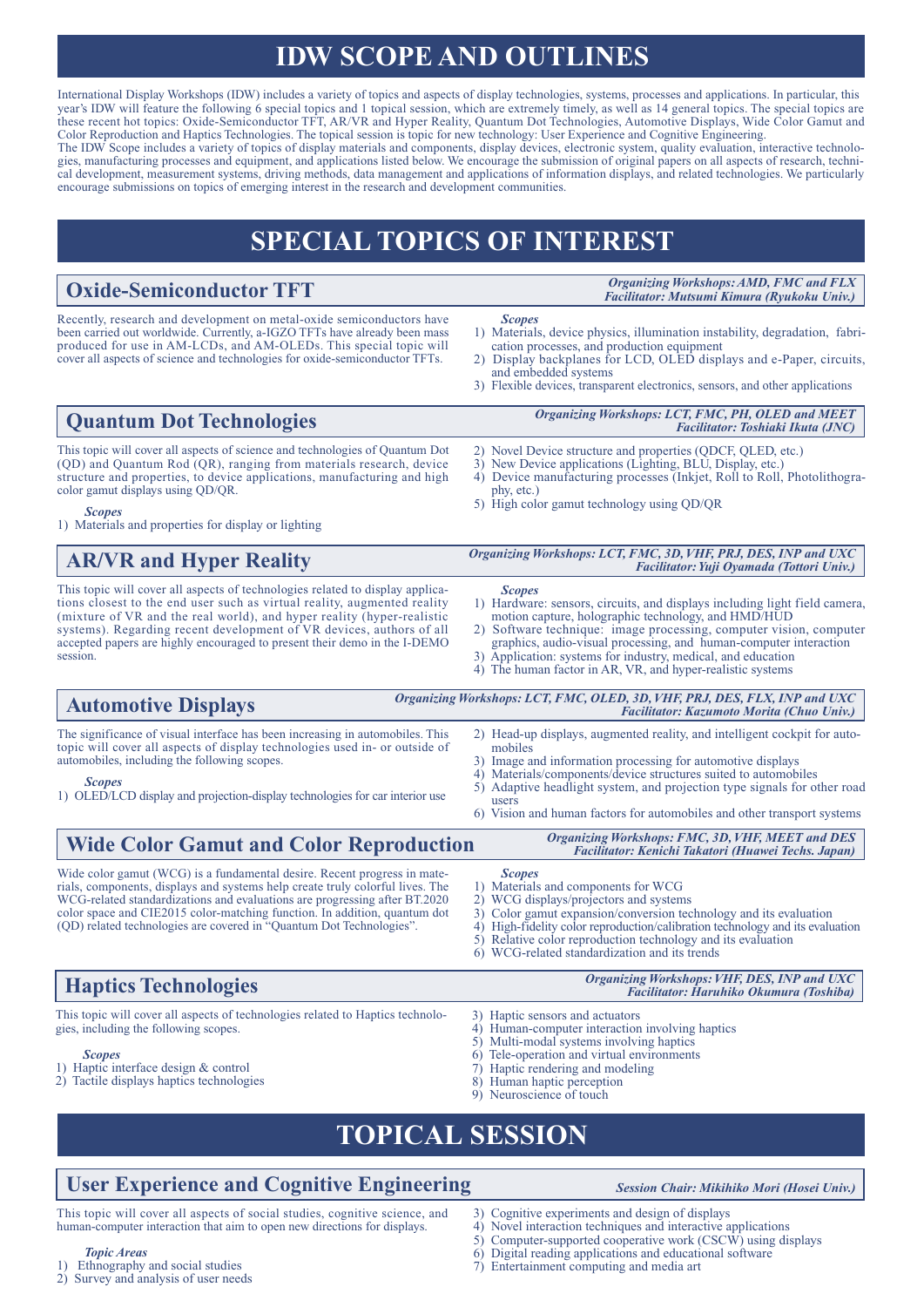# **TOPICS OF IDW SCOPE**

## **3D/Hyper-Realistic Displays**

This topic will cover several current topics encompassing 3D/hyperrealistic displays, systems and other related technologies.

### *Topic Areas*

- 1) Stereoscopic, autostereoscopic, holographic, volumetric, head-mounted and other 3D/hyper-realistic display technologies and systems
- 2) Immersive, interactive and VR display technologies and systems
- 3) 3D/hyper-realistic image interaction technologies and systems for Augmented Reality (AR)
- 4) Multiple cameras, light-field camera, depth camera, 3D scanner, and other detection systems for 3D, hyper reality and interaction
- 5) New output devices or systems for 3D, hyper reality and interaction
- 6) Digital archive systems for 3D or hyper reality
- 7) 3D/hyper-realistic image coding, 2D to 3D conversion, multiviewpoint representation and other 3D/hyper-realistic image processing
- 8) Human factor and evaluation of 3D/hyper-realistic display techniques and systems

## **Active-Matrix Displays**

This topic will cover all aspects of active matrix displays.

#### *Topic Areas*

- 1) Active-matrix displays based on liquid crystals, organic/inorganic light-emitting diodes, electrophoresis, electrochromism, field emission, micro-electro mechanical systems
- 2) Active devices including oxide TFTs, organic TFTs, silicon-based TFTs, CNT-FETs, Dirac-cone based devices (graphene, silicene, BN, MoS2, etc.) and solution-processed devices
- 3) Issues in high-resolution/large-area active matrix display and devices including array and circuit design technologies, addressing schemes, systems, fundamentals, device physics, structures, processes, new materials, evaluation methods, reliability and mechanical testing
- 4) Novel emerging active-matrix displays and devices
- 5) Novel applications of active-matrix devices including touch, imaging, and any other sensors, flexible displays, curved/bendable displays, micro displays, wearable displays and digital signage

## **Display Electronic Systems**

This topic will cover all aspects of electronic systems including hardware as well as software on all kinds of displays.

#### *Topic Areas*

- 1) Driving methods, circuits and systems for AMOLEDs and LCDs
- 2) Video processing including deinterlace, scaling and elimination of artifacts and blur
- 3) High quality color reproduction systems including high dynamic range and wide color gamut systems
- 4) High-fidelity systems such as professional use and master monitors
- 5) Exploration of future standards such as post-HDTV
- 6) Video interface technologies including data transmission and storage
- 7) Novel display systems including mobile/auto applications
- 8) Cooperative operations of functional components
- 9) Circuit technologies including high speed and low power driving 10) High image quality display systems

## **Emissive Technologies**

This topic will cover all aspects of science, technologies, and applications of phosphor, such as phosphor screens for electronic displays, lighting source, and other emissive devices, and will also deal with those for FEDs, CRT, ELDs including micro-LED displays, and PDPs.

#### *Topic Areas*

- 1) Fundamental mechanisms and configurations
- 2) Modeling and simulation
- 3) Materials, components and fabrication processes
- 4) Field emission physics and characteristics
- 5) Inorganic ELDs including micro-LED displays (materials, process, devices, drive circuits, etc.)
- 6) LEDs including micro-LEDs (materials, devices, panels, lighting, etc.)
- 7) Quantum dots and other quantum-structured devices
- 8) Phosphors for CRTs, PDPs, FEDs, VFDs and LEDs
- 9) Driving technologies and signal processing
- 10) Picture quality, reliability and lifetime
- 11) Applications of CRTs, PDPs, FEDs and ELDs

## **e-Paper**

This topic will cover all aspects of electronic paper ranging from materials science and devices to human factors and various applications for the future.

#### *Topic Areas*

- 1) Advancement of various display technologies for e-Paper to enhance colors, brightness and contrast ratio
- 2) Novel functional materials and components
- 3) Driving method
- 4) Human interfaces suitable for e-Paper from paper-like displays to tablet PCs
- 5) Various applications of e-Paper such as e-Books, e-Document, and IoT
- 6) Discussion of the social impact of e-Paper
- 7) Evaluation method taking account of human factors

## **Flexible Electronics**

This topic will cover all aspects of flexible electronics, including material science, device physics, fabrication processes, and application systems for next-generation technology.

#### *Topic Areas*

- 1) Novel flexible devices in display and non-display fields
- 2) Flexible/stretchable mechanism and strategy
- 3) Flexible substrate innovation (plastic film, metal foil, ultra-thin glass sheet, textile, paper, etc.) and encapsulation
- 4) Excellent transistors in flexible organic/inorganic electronics
- 5) High-performance display principles (OLED, LCD, electronic paper, etc.)
- 6) Fabrication methods especially for flexible devices (printing techniques, roll-to-roll process, transfer techniques, etc.)
- 7) Tolerance evaluation for bending and stretching deformation
- 8) Revolutionary device applications (bendable, foldable, roll-up screen, hanging, wearable, wrapping usages, etc.)

## **Interactive Technologies**

Touch panel technology continues to evolve. Camera systems are often employed in auto-stereoscopic displays. Sensing and displaying 3D positions in space literally open a new dimension for a truly intuitive human interface. This topic covers all aspects of input technologies related to displays, ranging from materials, devices, application systems to discussions on how we interact with various systems.

#### *Topic Areas*

- 1) Out-cell, On-cell and In-cell touch panels
- 2) Touch panel materials, devices, production processes and systems
- 3) Image sensors
- 4) 2D, 3D imaging devices and systems
- 5) Adaptive and personalized interfaces
- 6) Input systems for augmented reality
- 7) Human-computer interaction and other emerging interactive technologies

## **Human Factor**

This topic will cover all aspects of vision and human factors related to information displays, such as visual ergonomics and requirements, image quality, display measurements, as well as new display applications and ergonomics.

#### *Topic Areas*

- 1) Visual requirements for display performance: luminance, contrast, grayscale, color, resolution, frame rate, viewing angle, etc.
- 2) Display image format for better visual experience, such as UHD TV
- 3) Analysis and improvement of image quality on displays, such as HDR, high-quality color reproduction, wide gamut, or moving image artifacts
- 4) Evaluation of image quality, such as subjective evaluation of new displays, or quality-improvement methods
- 5) Display measurement methods relevant to human factors
- 6) Ergonomics of new display applications, such as AR/VR systems,
- automotive visual systems, 3D displays, LED backlights, etc. 7) Visual ergonomics, such as visual fatigue, eye strain, legibility/usability, or actions/behaviors related to visually displayed information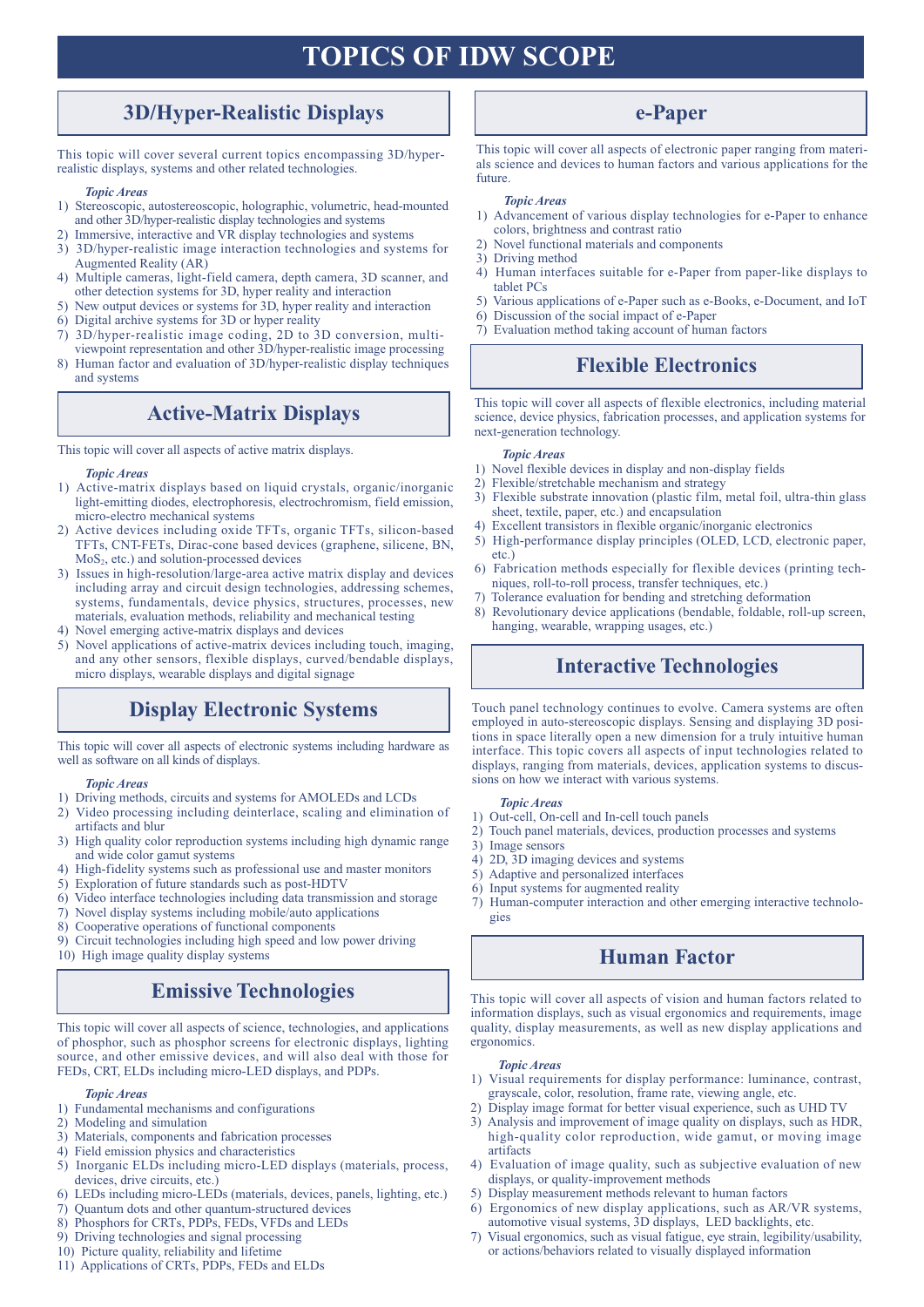## **Liquid Crystal Science and Technologies**

This topic will cover all aspects of liquid crystal (LC) science and technologies, including LC material science, device technology, fabrication processes, evaluation method, and new technologies for display, photonics, and sensing applications.

#### *Topic Areas*

- 1) Physicochemical studies of LC materials
- 2) Nano-structural LC alignment and devices including blue phase
- 3) Surface alignment processes and characterization techniques
- 4) Electro-optic effects, display modes, optical design and simulations including 3D technologies
- 5) Fabricating, manufacturing, measuring and evaluation techniques
- 6) High performance displays featuring excellent image quality
- 7) Color filter and rendering technologies
- 8) LC technologies for flexible displays and electronic papers
- 9) Optical functional devices for non-display applications including LC lens and sensor
- 10) LC semiconductors and organic electronics
- 11) LC photonic crystals and lasers
- 12) LC technologies for 3D/holographic display

## **Manufacturing, Process and Equipment**

This topic will cover technology trends and aspects of electronic displays from the perspective of manufacturing and printing fabrication processes.

#### *Topic Areas*

- 1) Fabrication methods of displays
- 2) Manufacturing process; photolithography, coating and printing technologies, soft lithography, roll-to-roll process and transfer techniques for high precision, and large area
- 3) Measurement and evaluation equipment

## **Materials and Components**

Displays are sustained by a wide spectrum of advanced materials and components. In this topic, new materials and components for display systems, modifications and improvements of the existing systems are treated.

#### *Topic Areas*

- 1) Novel materials and components for display systems
- 2) Technology trends in panel structure and display systems
- 3) Manufacturing of optical components, devices or systems, and color filter technologies
- 4) Novel material and component technologies in automotive, avionics, shipboard, transparent, signage and simulator displays
- 5) LED/micro-LED/OLED/emissive source materials; quantum-dot/phosphor, lighting fixtures components, electro-optic devices and materials
- 6) Display lighting materials/components and fabrications, including light directing films
- 7) New developments in backlight unit (BLU) and frontlight unit (FLU) for transmissive, reflective, and transflective displays
- 8) Innovative technologies on material and component for 3D (stereoscopic, volumetric, holographic, light field) displays, AR/VR, flexible electronics, ultra-high resolution, EPD and MEMS/MEOMS

### **SPECIAL EVENT**

**An exhibition focused on "Projection Mapping" technologies and related technical sessions will be held. Technology demonstrations by invited industry and academia participants will showcase the latest developments driving the next generation of interactive display systems. Come to IDW '18, where leading researchers and developers from around the world discuss, learn about, and share the latest developments.**

### **EXHIBITION**

**The IDW '18 Exhibition covers display devices and all related matters. To make an exhibition, please contact the IDW '18 Secretariat.**

## **OLED Displays and Organic Devices**

This topic will cover all aspects of science and technologies of OLED, ranging from materials research and basic device physics to display including backplane technologies and other applications.

#### *Topic Areas*

- 1) Materials for organic devices (OLED, OTFT, OLET, QLED)
- 2) Device physics and related phenomena of organic devices
- 3) Backplane technologies for OLED applications
- 4) Fabrication processes for organic devices
- 5) Miscellaneous topics related with organic devices
- 6) Fundamental mechanisms and configurations of organic devices
- 7) OTFT for OLED displays
- 8) Organic light-emitting transistors (OLET)
- 9) Quantum-dot light-emitting devices (QLED)
- 10) OLED for lightings
- 11) Flexible organic materials and devices for OLED

## **Projection and Large Area Displays**

This topic will cover all aspects of science, technologies and applications of projection, large area displays and the components.

#### *Topic Areas*

- 1) Projectors (conventional, pico, embedded, laser scanning, projection TV)
- 2) Intelligent display (wearable, near-eye, AR&VR, applications)
- 3) Microdisplay (LCOS, MEMS, HTPS) technologies for projection
- 4) Optics and optical components (light sources, screens, lenses, mirrors, films, etc.) for projection
- 5) Algorithms for image processing and artifact mitigation for projection and large area displays
- 6) Applications such as digital cinema, 3-D projection, 3-D measurement, signage, interior illumination, medical health care, and vehicle display systems including head up display, intelligent cockpit, and adaptive headlight
- 7) Large-area displays, tiled-displays, and projection mapping systems
- 8) Sensing applications (ToF, LIDAR, Machine Vision, etc.) in projection technology

## **MEMS**

This topic will cover all aspects of science and technologies of MEMS for future displays, imaging devices, and related electron devices, ranging from materials research and basic device physics to display and other applications.

#### *Topic Areas*

- 1) Displays, imaging devices and other optical and electron devices using MEMS
- 2) Optical MEMS such as optical scanners, optical switches, optical mirrors, optical space modulators, optical filters, etc.
- Sensors and actuators
- 4) Materials, components and fabrication processes
- 5) Fundamental mechanisms and configurations

### **I-DEMO (Innovative Demonstration Session) for all oral and poster presenters:**

**I-DEMO (Innovative Demonstration Session) offers an opportunity for an interdisciplinary technical demonstration/discussion in a larger space, and more preparation and demonstration time than in the Author Interviews.**

**You can present impressive and innovative display experiences to all participants aimed at deeper discussion. This year, we will introduce a pre-conference review system to decide the allotment of demonstration spaces due to the limited demo space available. Further details about I-DEMO including the review method will be announced on the following page soon.**

**http://www.idw.or.jp/idemo.html**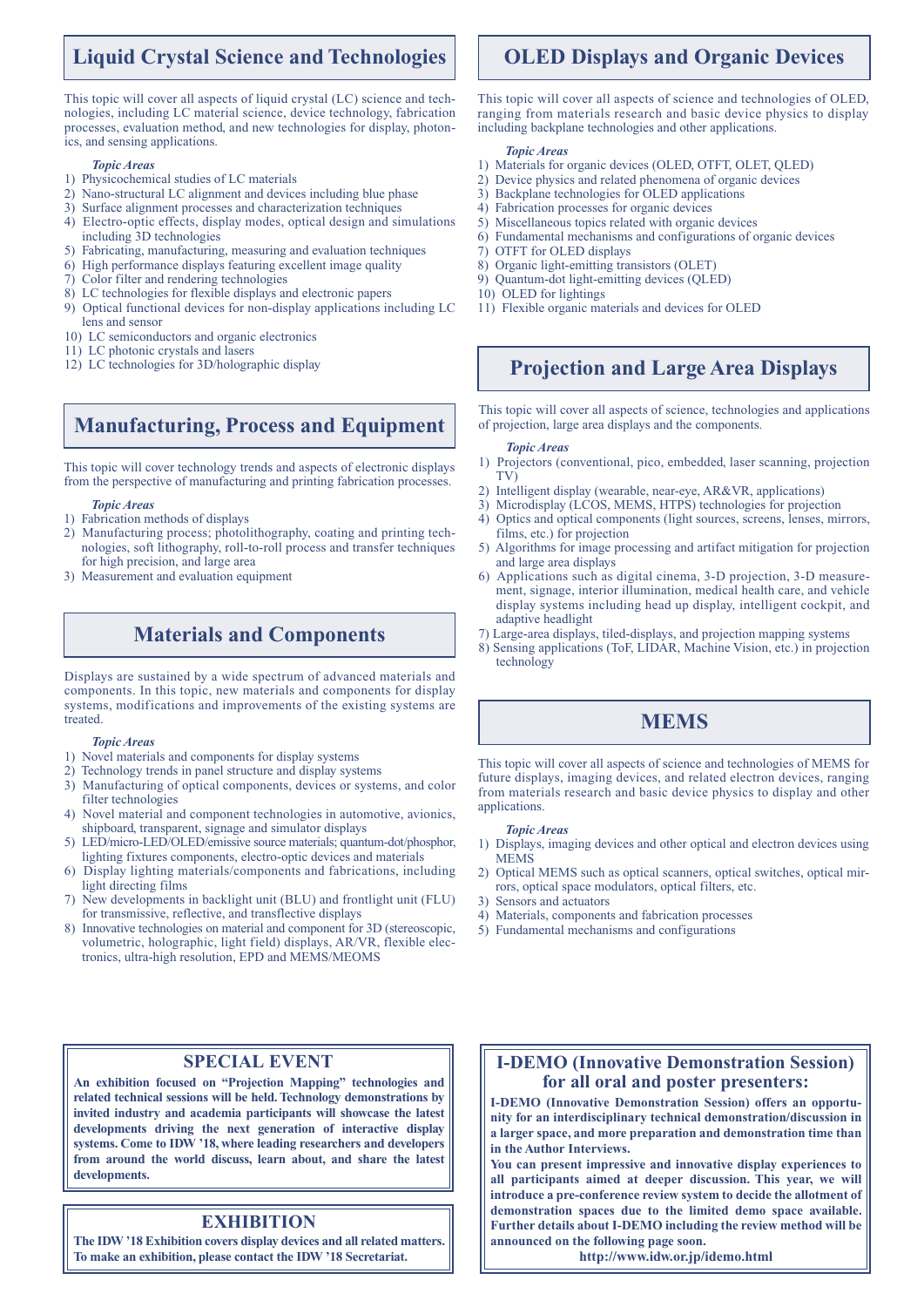## **PAPER SUBMISSION**

## **INSTRUCTIONS FOR SUBMISSION OF TECHNICAL SUMMARY**

Submit a Technical Summary in PDF format without any security option via the conference website:

### **http://www.idw.or.jp/authinfo.html**

Follow the submission instructions given on the website and shown below. The Technical Summary will be used only for evaluation and will not be published. The title of the accepted papers, the authors and their affiliations will be published in the Advance Program.

### **I. Technical Summary Guidelines**

The file must be formatted to A4 page size. Details of the format and guidelines are described in the sample file available on the website (http://www.idw.or.jp/authinfo.html).

The file must contain one or two pages of text in **one column**, with additional pages for figures/tables/photographs. The following items must be included:

- (1) **Paper title**
- (2) **Names of all authors with their affiliations:** The name of the presenting author must be underlined.
- (3) **Abstract:** 50 words or less, highlighting the focus of your paper.
- (4) **Presentation style preference:** Indicate if you wish to have your paper considered for oral or poster presentation.
- (5) **Preference of Topics of Scope/Special Topics of Interest:** Indicate the closest matching Topics.
- (6) **The body** of the Technical Summary: Include the following:
	- (a) Background and objectives: Introduce the subject and describe the goal of your work.
	- (b) Results: Describe specific results. Illustrations to highlight your work are encouraged.
	- (c) Originality and novelty: Clearly describe any new and/or emphasized points to illustrate the originality and novelty of your work.
	- (d) Impact: Discuss the significance of your work and compare your findings with previously published works.
	- (e) References: List references cited in the Technical Summary.
	- (f) Prior publications: The paper must be an original contribution. If you have published or presented material for similar work, explain how the present material differs from them.

### **II. Online Submission**

### Access **http://www.idw.or.jp/authinfo.html**

The submission procedure consists of three steps:

- (1) **Questions to authors:** Select the number of authors/affiliations and the maximum number of affiliations for one author.
- (2) **Paper title & author information:** Enter the paper title, the names of all authors, all affiliations, information about the presenting author, the Scope/Special Topics of Interest name and presentation style preference. Please understand that the title may be edited by the program committee.

**An acceptance/reject notification will be sent to you via the e-mail address that you provided on the website.**

(3) **Confirmation & submission:** Please take time to review the paper title and the author information carefully as mistakes cannot be rectified after the file is uploaded. Select a file name of the Technical Summary to submit to our server. When the file is successfully uploaded, a "FINISH" message will appear on the screen and you will also receive a submission confirmation e-mail.

### **FORMAT OF PRESENTATION**

Accepted papers will be assigned for either oral or poster presentation in the most suitable topics among the IDW Scope/Special Topics of Interest, at the discretion of the program committee.

- (1) **Oral presentations**
	- Oral presentations will usually conform to the 20-minute format

including a question and answer period. The program committee will determine the duration of each presentation.

• Oral presenters are strongly urged to attend the Author Interviews after the presentation (a table and AC 100 V power will be made available).

#### (2) **Poster presentations**

- Poster presentations will conform to the less than 3-hour format and will be given in front of an individual poster on a board.
- A table and AC 100 V power will be available for each poster. • "Short Presentation Sessions" will be held for a part of the poster sessions to introduce the posters and the presenters. The poster presenters in the sessions can give a brief, (typically 1 minute) oral-presentation with no discussion time.

### **ACCEPTANCE**

The author will be notified of the results of their Technical Summary review via e-mail. Upon acceptance of the paper based on the Technical Summary, the authors must prepare a camera-ready manuscript to be published in the conference proceedings. The author must use the manuscript template, which will soon be available on the conference website. Acceptance is subject to the following conditions:

- (1) Registration of the presenter's participation in IDW '18 is required before the camera-ready submission.
- (2) Each presentation requires a registration fee. Payment of registration fees must be completed by the camera-ready submission.
- (3) Contact the IDW secretariat if you will give multiple presentations for more than one paper.
- (4) All company or government releases must be obtained.
- (5) The author must be the copyright holder or have written permission from the copyright holder for any materials used in the paper.
- (6) The paper submitted to the conference proceedings must not be published in any media, including personal websites on the Internet, before it is presented at the conference.
- (7) One of the authors must give a presentation at the conference. For the poster session, at least one of the authors must stand by their posters during their core time, which will be set in the session.
- (8) Note that the acceptance may be withdrawn in the case of inferior camera-ready manuscripts.
- (9) The camera-ready manuscript must be three or four pages in length and in a two-column format.

### **LATE-NEWS PAPERS**

A limited number of late-news papers on very important new findings or developments can be accepted. Authors are requested to submit a 2-4 page camera-ready manuscript on A4-sized paper accompanied by an abstract. Access the conference website (http://www.idw.or.jp/authinfo.html) and follow the submission instructions given there.

## **COPYRIGHT**

The copyrights of your submitted camera-ready manuscript will be transferred to ITE and SID. The copyright terms and conditions are available on the conference website (http://www.idw.or.jp/copyright.pdf).

### **TRAVEL GRANTS**

A limited number of travel grants will be available to full-time student presenters attending from outside Japan. Check the travel grant application box of the online submission mentioned above.

**IDW Best Paper Award, IDW Outstanding Poster Paper Award and Demonstration Award**

**The award committee of IDW will select the most outstanding papers and demonstration from those presented at IDW '18. The winners will be announced on the IDW website.**